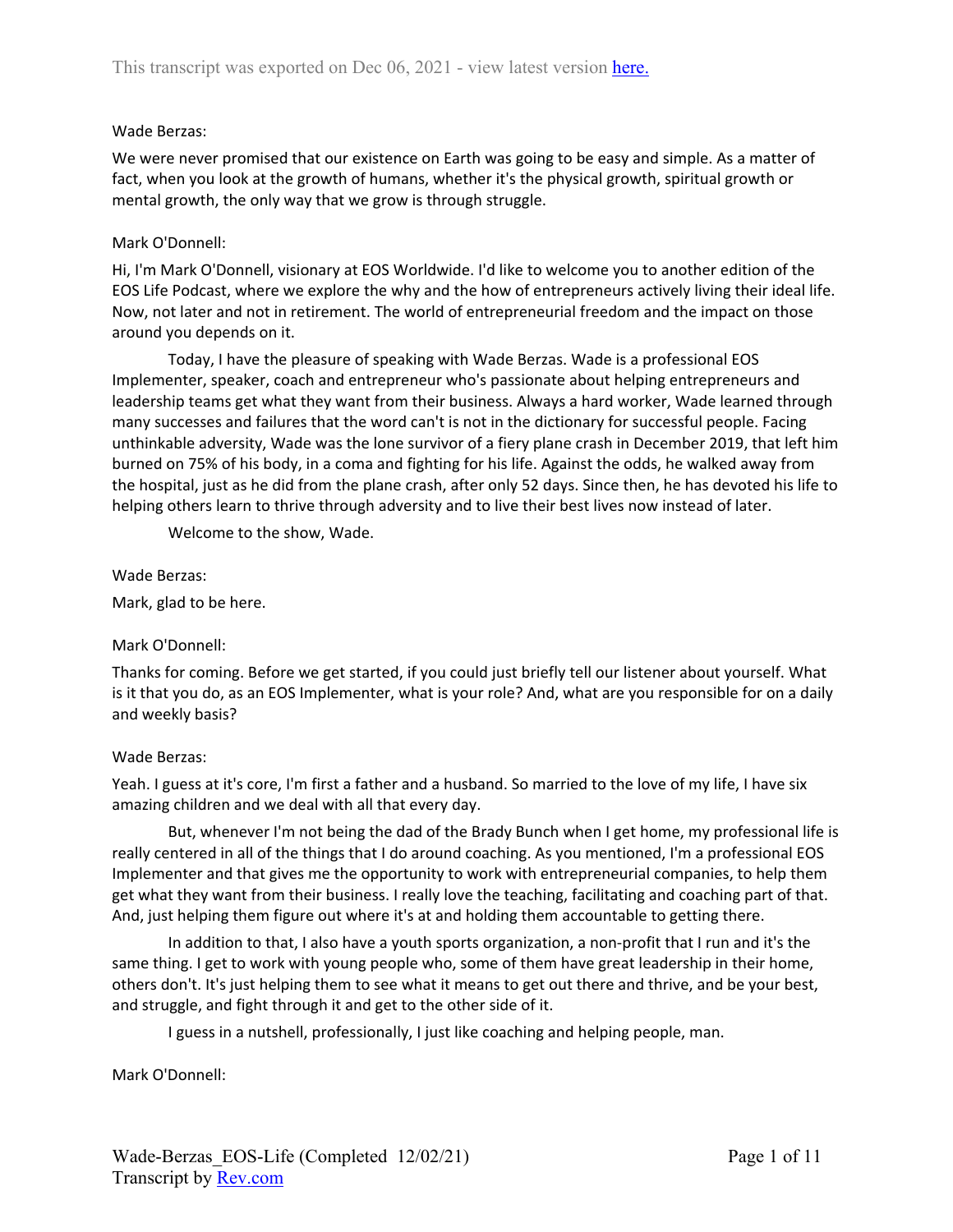Very nice, very nice. As you know, the focus of this show is to help others discover their ideal life. The ideal life we say is synonymous with the EOS Life, which is doing what you love with people you love, making a huge difference, being compensated appropriately with time to pursue other passions. And often, this means that, at some point, you weren't always living your best life, your ideal life.

So I'm just going to jump right in, and if you could tell me the moment in time that you realized that you may have not been living your ideal life and things needed to change? Just take us to that moment.

### Wade Berzas:

Yeah. As some people may know, in 2019 I was the lone survivor of that plane crash. A lot of people might think that that was the moment for me, but that wasn't the first time that my life had been in what you would call a crash.

This is about 2006, 2007, I found myself in the exact same situation. Except the first time, my wide open field crash site was an apartment and the fiery crash was my soul and my life. I found myself in a position where I'd spent several years chasing all the things that didn't matter in life and putting stuff first. And, found myself where I had some broken relationships, I wasn't doing a job that I truly loved, I wasn't around people that necessarily made me my best and didn't challenge me to be my best. It was in that moment that I had to face myself, hold myself accountable and also realize that I needed some intervention there, to get out of it. That was really the moment for me. I fell to my knees, surrendered and gave it up, and started the process of becoming the man that I actually wanted to be and living the life.

Now, I wish I could tell you that, overnight, all of a sudden, everything changed and I became a great father, and a great husband and my business life got better and everything else. But, that's just not how the world works. But for me, that night where I sat there and realized that I needed to change, was that immediate moment for me and it started to shift my focus away from stuff to living a good life, if that makes any sense. Material things started to matter less and it started to change.

## Mark O'Donnell:

It makes total sense. If you could tell us, what was the first step you took to that change? One was the recognition that you needed to, so I suppose that might be the first step. But, what did you do next?

## Wade Berzas:

Look, the first thing I did and I'm a man of faith, the first thing I did is I just asked to be changed. Make me whole, make me who I want to be in this moment.

Now, it was just that admission that I wasn't where I wanted to be that I think empowered me to make the changes that I needed to make in life. Without that admission that I needed to change, I would have just kept going down the road, and lying to myself and living that I lie that I was happy. But, that admission allowed me to recognize that no, I don't like the job that I do. No, I do spend enough time at home. No, I'm not pursuing the right passions. No, I'm not hanging out with the right people and all of those things, so that was the first step.

Now from there, there was a series of steps ... I believe that there were a bunch of hills that were put up in front of me. It's kind of funny. I just thought, "Hey, you know what, I'm going to fall on my knees right here, I'm going to cry a little bit, and then I'm going to ask to be changed. And then, all of a sudden, life's going to better. It's just going to be better." And then, I woke up the next day and there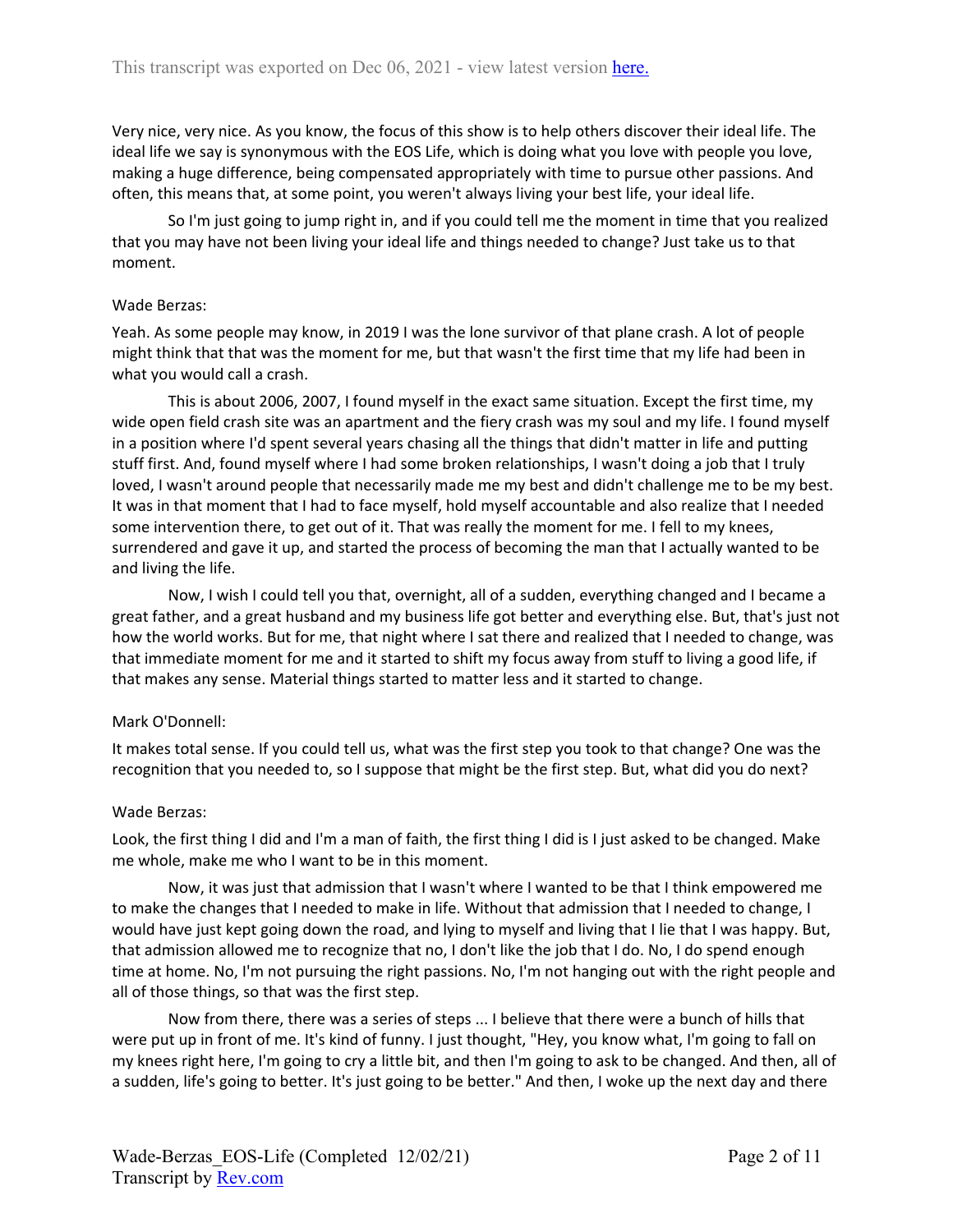was another hill. I was like, "Well, I'm just going to do this and I'll be better." But, God just keeps putting these hills in front me that I've got to keep climbing every day, to get better.

I don't know how else to explain it, other than it's just a constant journey once I made that admittance that I wanted to get better. It's been beneficial because I think it's in the struggle that we find who we really are and we start to shape ourselves into our best self. It's through that adversity.

## Mark O'Donnell:

I couldn't agree more with that. How long did it take you until you saw noticeable change? I think what happens, often times, it's very incremental. It's like investing with this compound interest. It doesn't really feel like you're making any progress until one day, you look back and you're like, "Whoa, that's a huge amount of progress." How long did it take you, going through hill after hill, before you looked back and you were happy with that progress?

#### Wade Berzas:

So there's two different questions there and I'll answer them separately.

The first one is how long did it take me to notice progress. Mark, I was kind of a messed up dude. It wasn't very hard to notice progress.

Mark O'Donnell:

Yeah.

## Wade Berzas:

Almost immediately, I started to make changes and notice progress along the path. It was small, incremental progress.

The second question is how long was it before I was happy with the progress. And I've got to be honest with you, that hasn't been until very recently that I've reached a point where I'm at peace with the fact that I'm never going to be done making progress. And, that's the only point that I got happy with it.

So if I look at the man that I was at that point, 12 years ago, 13 years ago, look at that person and that person disgusts me. Where I was and what was I doing, I'm like, "How could you have ever been in that point?" If I look at the person that I was maybe six or seven years ago, that person was way better than I was 12 years ago, 13 years ago. But, he's still nowhere close to where I want to be.

We mentioned the plane crash. If the plane crash happened seven, eight years ago, I don't make it out of the field. I died out there because I wasn't ready to deal with what I needed to deal with when you go through something as catastrophic as what I went through. So I guess I didn't become happy with the progress until I realized that the progress was exactly what it needed to be to get me where I wanted to go, where I needed to be anyway. If that makes any sense, that was kind of a circular ...

## Mark O'Donnell:

No, it makes perfect sense. Dan Sullivan and Ben Hardy recently wrote a book called The Gap in the Gain. And, what he talks about in that book, and I would recommend for anyone to read that book and I talk about it pretty often because I think it's just so powerful and applicable to this conversation, is that most people measure themselves to the horizon. Their ideal of what their life could be or should be, and therefore, because they're measuring towards this ideal which is never, ever achievable, they're always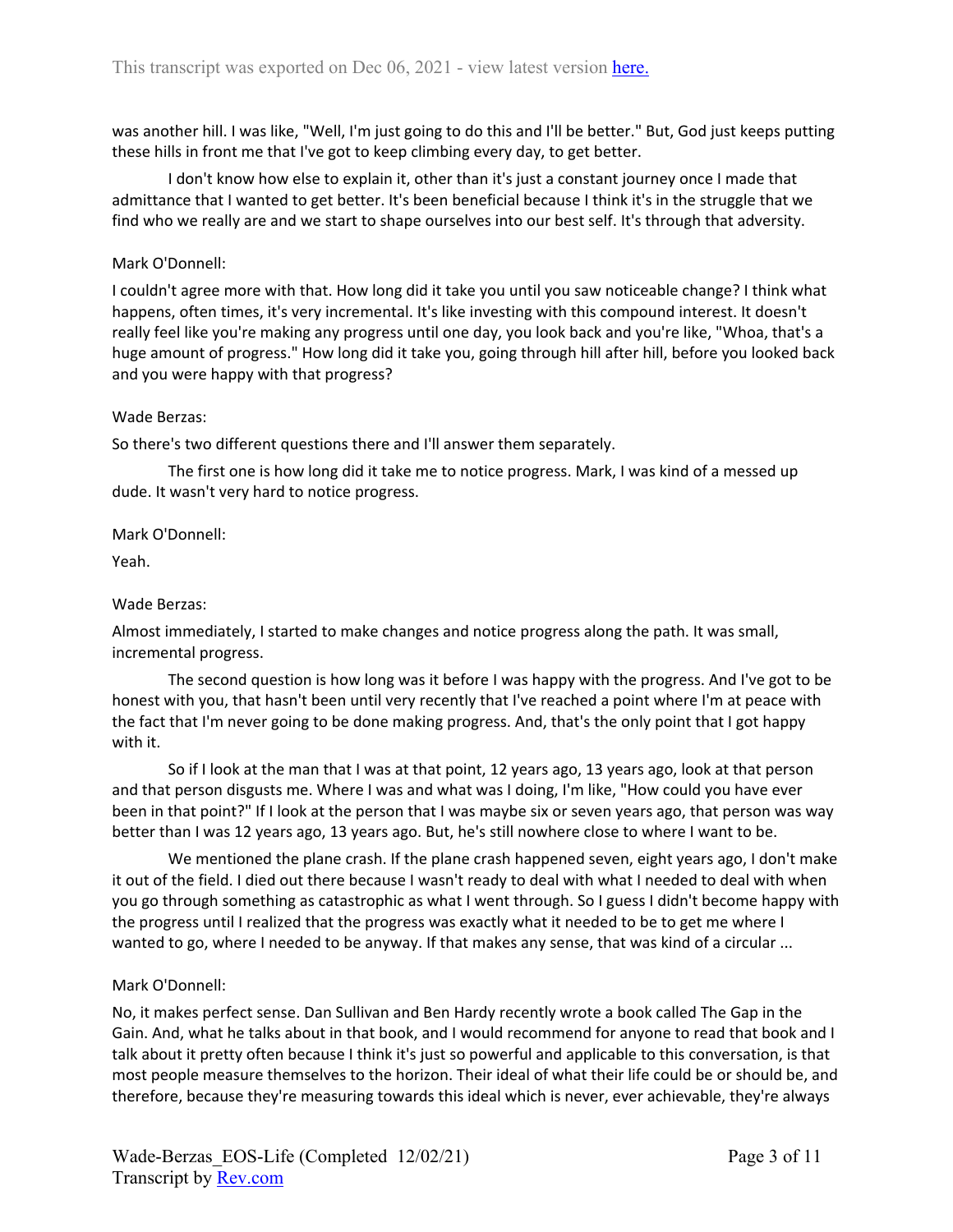unhappy. And, it's a measurement issue because you, maybe through the plane crash, started measuring backwards on the progress you've made. And then, you just used that ideal to set the next goal, you go through, you accomplish things. Then you look backwards, you measure yourself based on that progress.

And then, all of a sudden, to use your words, you're at peace and you're happy because you realize that the ideal is unattainable and the only thing that really matters is that you're making progress towards it every day your two feet hit the floor.

# Wade Berzas:

Yeah. I'll tell you one of the most important things that ever happened to me in my life, and I know this is an EOS Life Podcast so I'm going to throw a little bit of roses EOS's way.

I'm going through this transformational point in my life and I'm trying to figure out who I am. It just so happened that, at that point in the business that I was on the leadership team for, we had invited an EOS Implementer into our organization to try and help us. He introduces the concept of core values to us. So we're spending all this time defining the core values of the organization. And around the same time, I was listening to a podcast, I think it was Matthew Kelly who did the podcast, and he talked about defining your own core value, as a person. I was like, "Wow, that's deep. I don't know who I stand for. I think I know, but I don't know." So I spent some time, I was in a hotel room in Houston, Texas ... Like I need to say Houston, Texas. I was in Houston and I'm in a hotel room. I pull out my journal and I spent about an hour just filling pages with what do I stand for, who am I.

Long story short, I went through the process, narrowed it all down and I came up with a handful of things that defined who I was. It was my new guiding light. One of them was to be a student of the game. For me, that means you should always be learning, always be improving, trying to learn more about what's going on. Take the sports aspect of it. Tom Brady's 40-something years old and he's still get better every year because he's a constant student of the game. When Mother Theresa died, Mother Theresa had the same call that we all do, every day. Mother Theresa's call was when her two feet that floor, to work that day to be better than she was the day before.

So, regardless of where we are along the path, if we wake up every day and we just focus on getting better that day, to me that is the ideal. If you see somebody who's just working to get better, that's what it's all about.

## Mark O'Donnell:

For sure. It's interesting because we talk about that ideal life and those five points of the EOS Life. It is a journey, a lifelong journey that you can fall away from and you have to focus on. It takes effort and focus to live an ideal life. It is not a destination, it is a continuous journey. To always surround yourself, to continuously do what you love, to ensure that you're making an impact, so all those different points are absolutely a journey.

Before we started this episode, you were taking me through some of the photos of you in the plane crash. And, this is a podcast so people can't see, but just to describe as you're sitting there, and you're wrapped head-to-toe in gauze, and the photos of you in a coma. Clearly severely injured, but really just your eyes out. There's no other way to describe it. I think that's, for a lot of people, myself included, most people cannot put ourselves in that low of a spot, if you will, where to be that damaged, to be that hurt, and you were talking about that journey.

If you could re-say that a little bit, about holding the coffee pot and taking the steps. It's difficult for me to say because as I see you now, as we record this podcast, obviously I see some of the scars and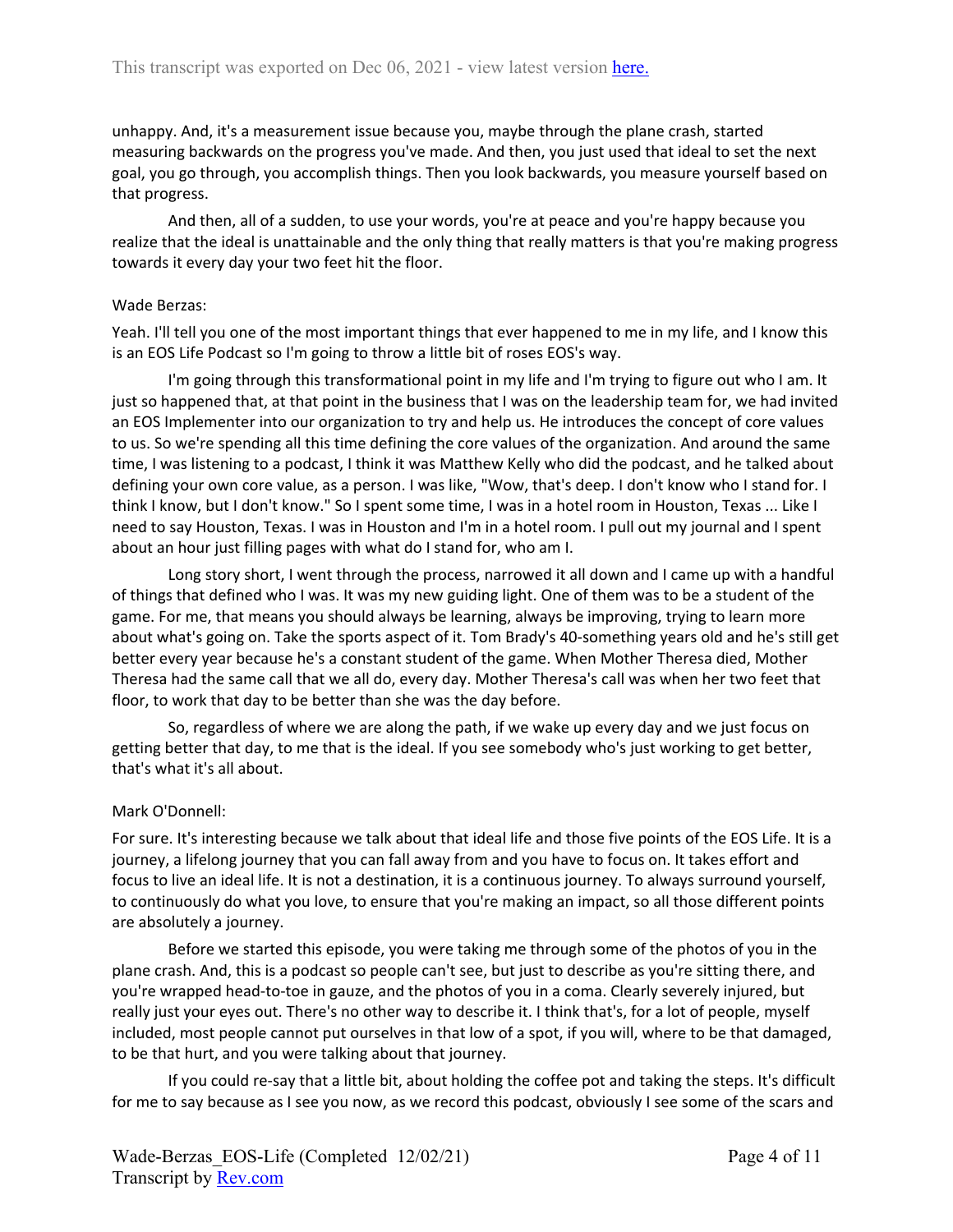things like that. But, can you just describe for us, that journey? I think you just have the most real, authentic illustrations that is so impactful, of progress not perfection.

#### Wade Berzas:

Yeah. You talk about life is a journey. Look, I hope that nobody else ever has to go through what I went through. Or, even close to it. It was Hell on Earth. I live through it still, today. I don't want anybody else to have to deal with that.

Now, life is a journey but I don't necessarily think that everything we go through on a day-to-day basis is necessarily life or death. But, I do think that there is a parallel between what I went through, with everything that we go through in life. I'll take two steps back to get to the coffee pot story, if you don't mind.

Going into December 2019, myself and the people in the leadership of the company that I was working with were planning for a hyper-growth year the next year. Our company was at a point where we were going to take off. My family and I were in a great spot. I had my mom coming over the next day, with a brisket in the fridge. We were going to cook and just celebrate Christmas, and it was great. We were on cloud nine, couldn't have been better. And then, a 48 second flight later, I'm in a coma, my best friend is dead and the visionary of our company, another good friend of mine, and his family are gone. Everything that we knew the day before is upside down.

That's the thing about adversity. There's no calendar invite for adversity. It doesn't send you a text message and say, "Hey, by the way, I'll be coming to kick you in the butt tomorrow, get ready." No. It just takes us when we're at our highest and it punches us. So I go through the accident, miraculously survive the crash and I go into a coma. I find myself wake up after the coma and I'm laying in the hospital bed. From the middle of my calf to the top of my head, everything is wrapped in bandages because it's all burned. I showed you a picture of one where my eyes were out. The next day, they put bandages over my eyes even, because even my eyes were burned. That's where I was, at that point.

After I started to get my whereabouts back, the hospital brings this guy in. His name's Steve, he's going to come in and he's going to show me ... He was a guy who had been burned on 70% of his body and he was going to show me there's life after these burns. So I'm laying in this bed, I'm a complete vegetable. I'm a big guy, six-three, 250 pounds. I couldn't pick up my hands, I was too weak. I couldn't lift my head, couldn't sit up, couldn't do anything. He comes into the room and he's trying to motivate me, and he's talking about how, when he went home, he was so weak when he got home that he tried to pour a cup of coffee and the coffee pot was too heavy for him. He had to set the coffee cup down on the table, and his hands were shaking and it took two hands to pour a cup of coffee. His point was, "Look at me now, I'm back to normal."

I'm very thankful that he came in there and he came in often. But that day I looked at him and I was like, "Are you not paying attention? Can you not see me right now? Look at me, I will never walk again. I'll never sit up again and you think I'm going to pour a cup of coffee?" Because I couldn't get there from here, I couldn't see my way through where I was to where I wanted to be. I think often times, in life, maybe it's not a life or death situation, maybe it's a tough quarter in a business, maybe it's a tough relationship. Heck, think about marriages. More than half of our marriages fail because we can't see our way through them.

But, what happened in that moment, when I was completely vulnerable, completely exposed, absolutely weak is I had to rely on others to lift me up and help me. So literally, hundreds of thousands, maybe millions of people prayed for me, worldwide. There were people at the hospital who were dedicated and committed to helping me. I had these therapists that would come in and we would do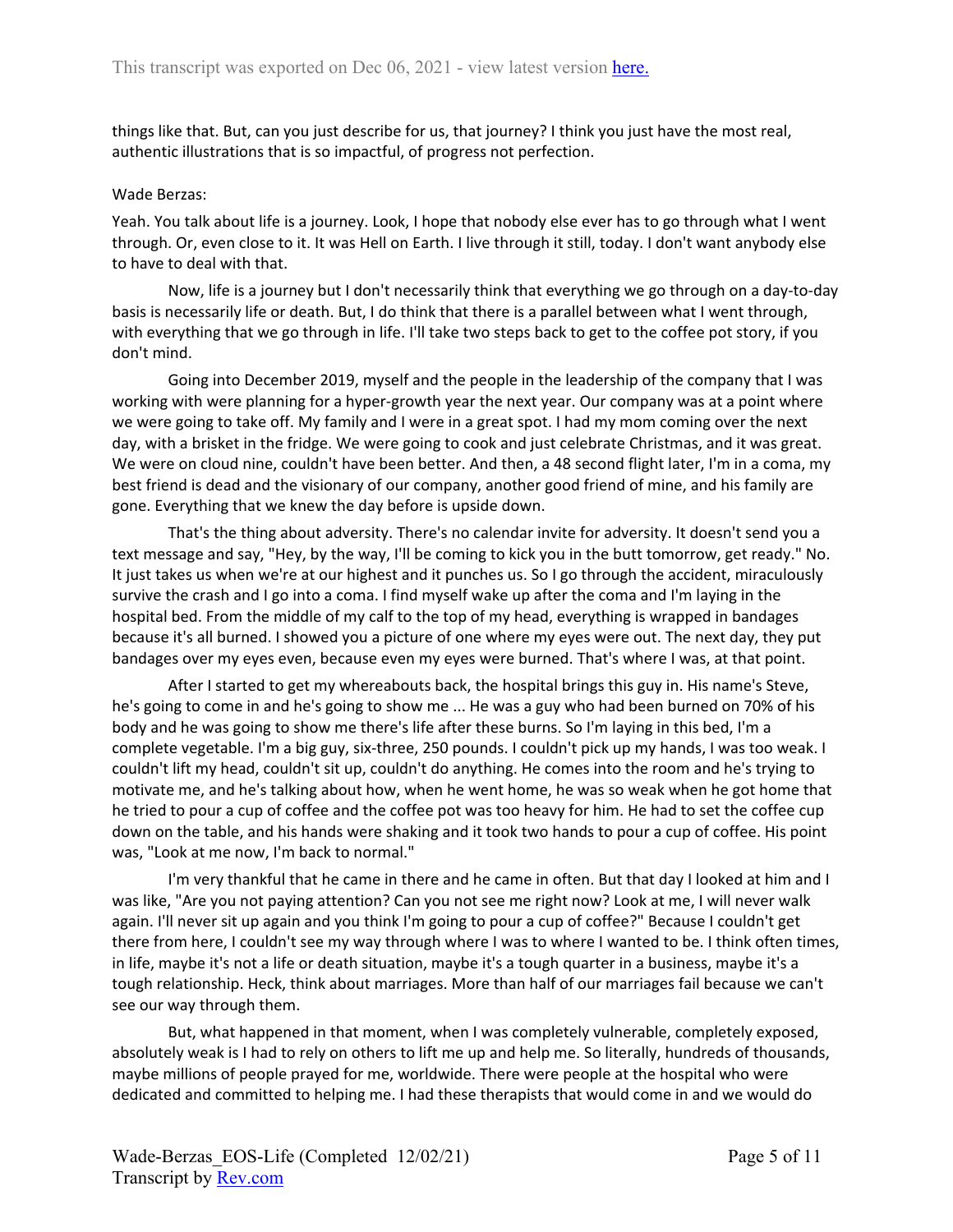exercises every day. The first exercises they would do with me is they just wanted me to push my feet against their hands to start strengthening my legs again. All I could control at that point was my attitude and effort, so they would ask me to do 10 and I would do 12. And then, over time and it was a short period of time, relatively short, over time I was able to start sitting up in the bed. And then once I could sit up, then we could start to do more exercises. And then, I could stand up and then we could do more exercises. And then eventually, I could walk again.

Once I started walking, then my body started strengthening even faster, and then within a few days I was walking up and down stairs. And then before you knew it ... Here's this guy, I'm burned. The doctors who were a very optimistic staff said I was cautiously optimistic, but if I survived, I would be in the hospital for 90 days. The first responders that took care of me at the scene, one of them was asked later, "Hey, what about the survivor?" He said, "He's not going to make it. And if he does, he's going to wish he didn't."

Mark O'Donnell:

Geez.

Wade Berzas:

I don't begrudge him, I don't say that in an ugly way.

Mark O'Donnell:

Yeah.

Wade Berzas:

I would have said the same thing. But, because of I believe the prayers, and because of the focus and just taking it one day at a time, I went from I can't sit up to I walked out the hospital after 52 days, when they said I'd be there for 90. And then, since then it's just been a continuous process of working to strengthen my body and get back to some sort of normalcy. But, those things are possible when you don't try to get to the end, when we just view the next step as progress and then you celebrate that progress.

The first time I walked ... I think a lot of people need to hear this, so please listen up. I don't think we celebrate enough. If you look at the NFL, they throw penalties every time somebody celebrates. I think they should throw a penalty every time they don't. I get up and I walk. Here I am, at the time I'm a 37 year old man, fiercely independent, super competitive. Don't want anybody to help me. I walked for the first time and all I'm able to do is walk maybe 20 or 30 feet, and they bring me back and sit down. I let out the loudest yell you've ever heard in your life. "Yes!" The whole ICU stopped everything they were doing and came running because they thought something was wrong with me. And then, I ordered two big old cups of ice cream and I celebrated. Because no, I wasn't running yet, I wasn't back in the gym, I wasn't throwing a baseball with my son again, but dammit it was progress and it was worth celebrating. We can't forget that.

## Mark O'Donnell:

We cannot, we cannot. How often do entrepreneurs, or anyone, they make a little progress, they don't recognize it, they're not grateful for it.

Wade Berzas: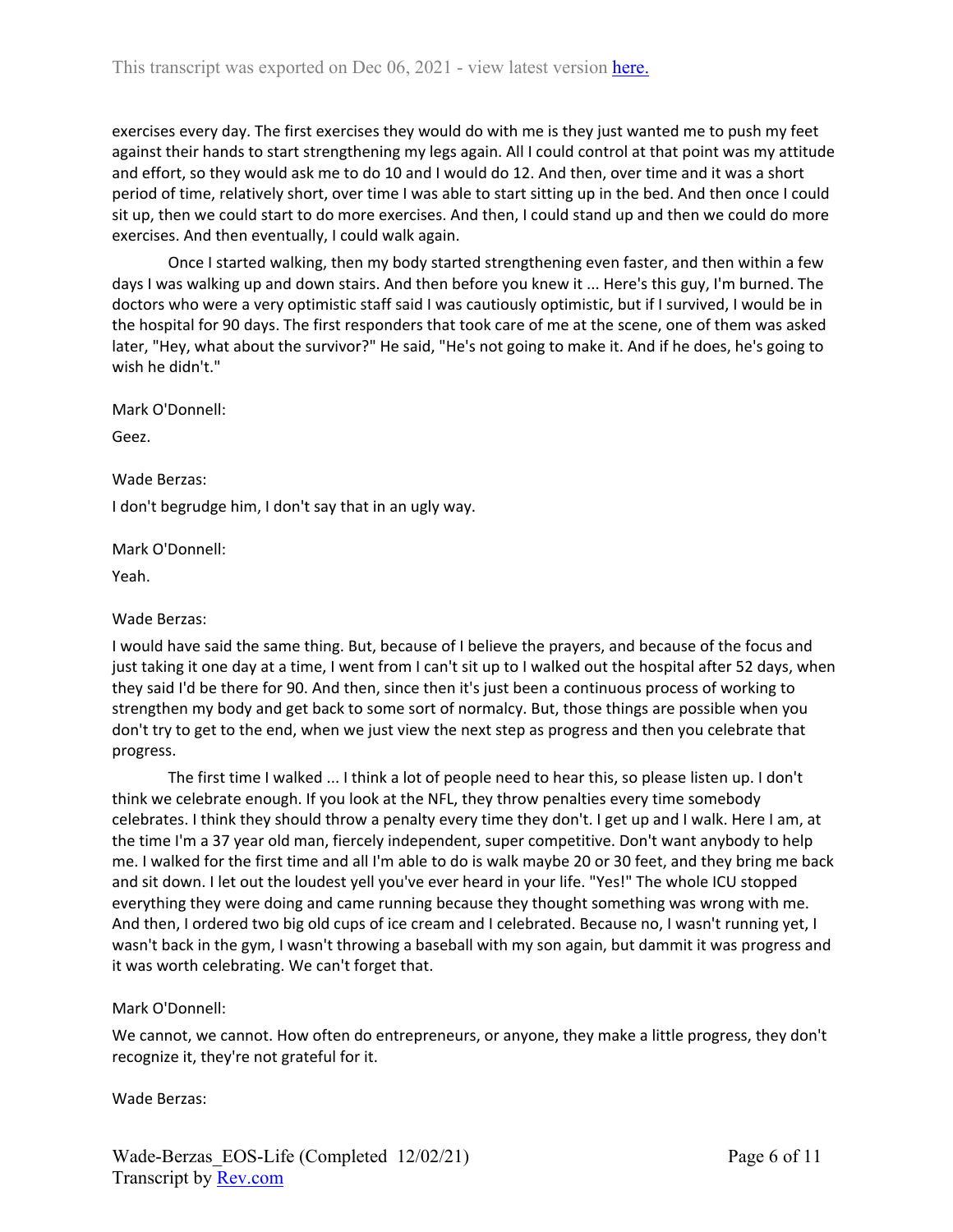Here's the thing. When we don't celebrate progress, here's what happens to us. The pit that we're in gets deep than it actually is. When that pit starts to get deeper, it gets harder to see where we're supposed to go and we give up. The reason why we, often times, don't break through is because we're not willing to push that extra little bit that it takes to break through. Always, always, something good comes after the worst of times so you've just got to be willing to fight through it and not give up. What helps you to not give up is the ability to recognize progress and reward yourself for the progress. Not for perfection, progress.

# Mark O'Donnell:

That's just so powerful because what I think happens is, when you're celebrating those mini wins, the one step, the two step, then letting out the yell after 20 feet, is your confidence begins to build. Your mindset starts to shift. And, you aren't measuring yourself against the ideal, the horizon and you're really living in a present, in a grateful way and everyone wants to be a part of that.

## Wade Berzas:

Yeah. It's interesting you mention those words specifically. We didn't talk about this before, but there were a few things that helped me to get through it. I mentioned earlier, seven years ago, I don't survive this.

One of the things that happened to me is I met some amazing mentors and coaches who helped me to understand the power of mindset. So before the crash, I had what I called a dream board that had a picture of all the things that were important to me I was working for in life. And so, I had my core values, a picture that represented my core values on it. I had a few material goals, paying off our house, stuff like that on it. And, I had picture in the center of it, of my family, I wanted a unified family. I knew exactly what I was fighting for. Nobody had to come in and convince me what I was fighting for. So while I was in the hospital in a coma, my family brought the dream board and posted it up on the wall in the hospital.

The second thing is, is mindset. When I was cognizant enough of it, once my mind came back from the coma and stuff, I was acutely aware of the positivity and the mindset that I had for myself. I did certain things to make sure that I didn't go to a negative place. We didn't allow negativity into the room from other people, we had a no crying rule. You don't come in the room crying. Yeah, Wade's ugly right now, it doesn't look good but he's going to make it, dag gone it, so don't come in here with negativity. Because your mindset will take you to the next level, and when you get into a bad spot, are you willing to fight for it? Are you convinced, are you convinced that you are going to make it through it? Because when you are convinced and you can see it and you know, "This is where I'm going to be," then stuff just starts to happen because your mind won't let your body fail you at that point.

## Mark O'Donnell:

Yeah, it just builds from one level, to the next level, to the next level, before you're sitting on the EOS Life Podcast as an Implementer.

## Wade Berzas:

Somehow, this wasn't on my dream board but it would have been.

Mark O'Donnell: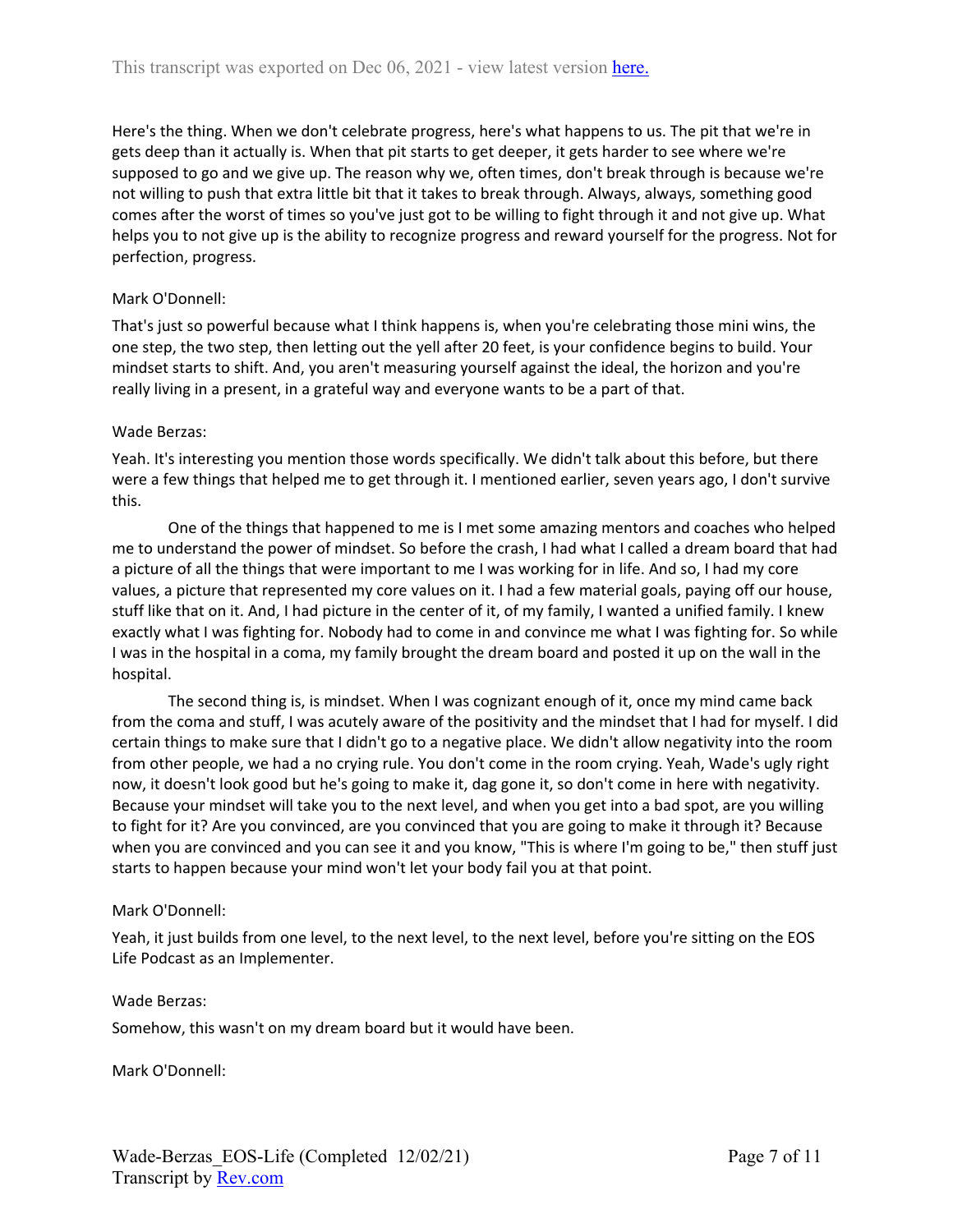Oh, yeah. Yeah. Yeah. Yeah, it's just such a powerful message for people. As you said, in any situation, the way you're measuring yourself, the way you're making progress, the identification of those things that are truly important to you, with your family on that dream board. You probably weren't thinking about the car you wanted, or any of those other things that some people will put on their dream board, would put in their.

## Wade Berzas:

No. When the Grim Reaper's breathing down your neck ... I got really close to him. He didn't kiss me, but I felt his breath on my nose, okay? It was there. Cars, and houses and those big green egg barbecue pit things that I used to always have, none of that stuff matters. None of it matters.

## Mark O'Donnell:

For sure. So you get out of the hospital, how has your life changed since then? And, as you think about it in the context of living the EOS Life, how did it affect everything? So that experience, that trial, the adversity, recognizing the mindsets and all the different training you've been through, how has it affected your personal life and your professional life since then?

#### Wade Berzas:

Yeah. Look, candidly, it's no walk in the park. Every day, you have to regenerate and remind yourself of all those things.

But, probably the biggest thing that I've learned through this process, and it's been a revelation for me, is I now thank God for all the hard times that I've been through. Adversity doesn't scare me, death certainly doesn't scare me. The reason why adversity doesn't scare me and why I'm so thankful for it, I literally get down on my knees at night and I thank God for the bad times in life, because as I've mentioned a couple of times, had I not gone through those trips and falls, and those tough times, I wouldn't have been prepared to survive. I wouldn't have been mentally, physically or spiritually strong enough to do it. That's one of the biggest ways that I've changed is ... I wish I was zen every day, I'm not. Stuff still stresses me out, but it doesn't stress me out to the level that it used to. It's just an issue, it's going to make me better, bring it on. That mindset has changed, certainly.

The other thing is I used to be a guy who said I'm going a lot. I wanted to be a high school football coach whenever I was leaving high school, and I was convinced not to do it, talked out of it. And frankly, it's probably for the best. Life took a different path. But, I used to always say that one day I'm going to get back into coaching, and I used to always say that I'm going to start a business. So I think back and when I was 36, I thought my life was about halfway over and that bothered me. Well, when I was 37, 48 seconds almost changed my life. It did change my life, it almost ended my life.

So now, I look at life 48 seconds at a time. It doesn't mean you get flippant and act like a cowboy, but I don't say I'm going to do stuff anymore. If there's something that's meaningful that needs to get done, I go ahead and do it. If there's somebody I need to forgive, I forgive them right away. If there's somebody that I need to ask forgiveness of, for them to forgive me, I go do it. If there's a relationship that needs to be patched, I go do it. If I feel like I'm getting called, or pulled or tugged to go and execute and do something, call somebody, do something, say something, just go do it. Because we don't know when our 48 seconds are going to be up, we're not given that benefit. The only benefit that we have is whatever gift that we have, we're going to have it for as long as we have it. We're not in charge of the duration. We're not in charge of when it gets taken away. So just enjoy it while you got it and make the best of it.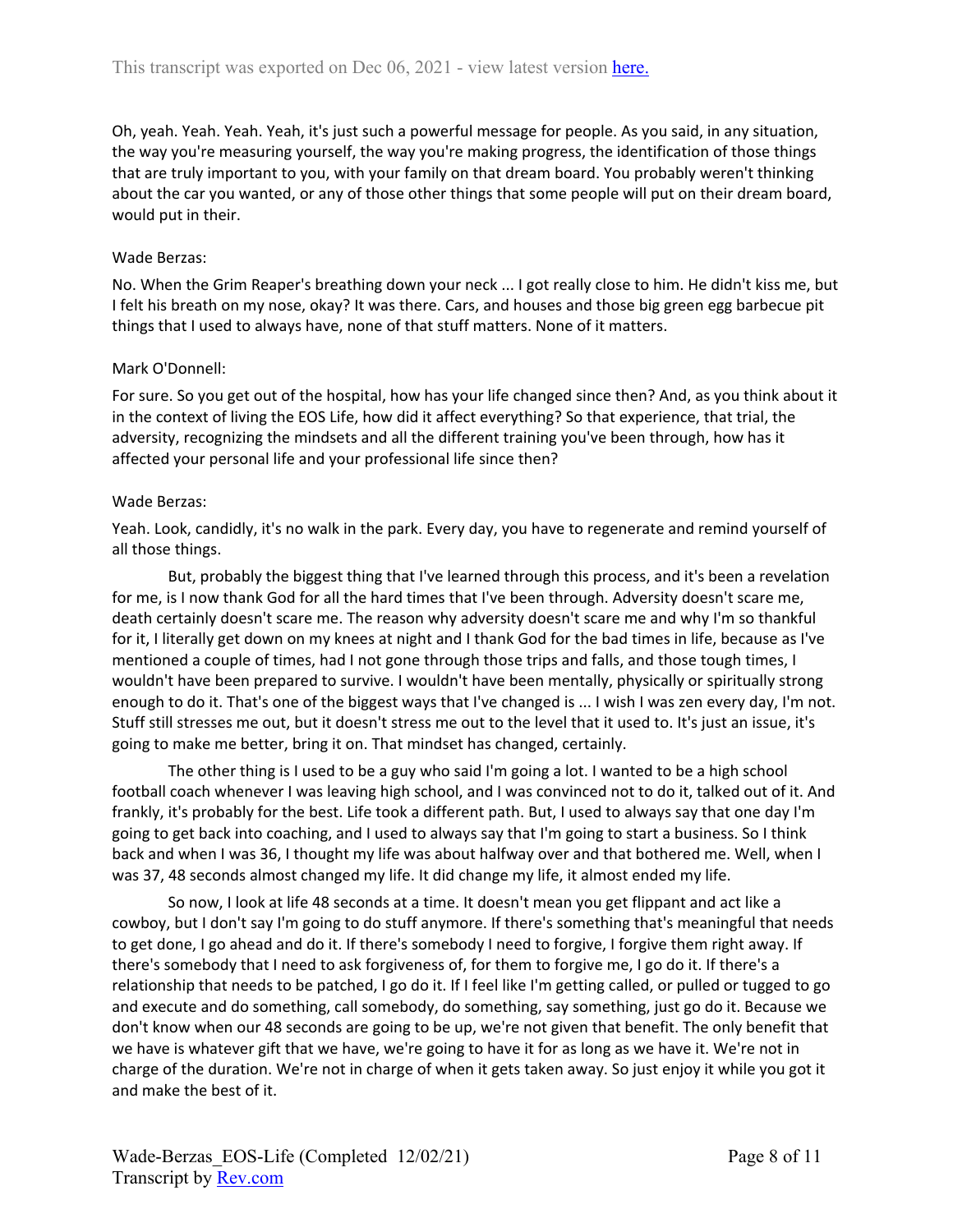### Mark O'Donnell:

That's such a powerful piece of advice and I hope that everyone listening takes that to heart. To think, maybe not necessarily 48 seconds at a time, it's very specific.

#### Wade Berzas:

My wife says that maybe that's not the best idea sometimes.

Mark O'Donnell:

Yeah, it's maybe not the best idea.

#### Wade Berzas:

Maybe a little bit longer.

#### Mark O'Donnell:

But, the point is well taken. Stop waiting, stop saying I'm going and you are here to make an impact.

What part of your EOS Life are you working on now and what's next for you?

#### Wade Berzas:

Yeah. I find myself in a position now where I honestly get a chance to do what I love. I was in a session not long ago and I watched one of my clients solve a big issue and it literally brought tears to my eyes. It choked me up, "This is so cool." Obviously, brand new business owner, maybe not making as much as I want to make yet so that's got to be grown.

But, I'm taking the EOS Life as a journey and taking it step-by-step. I feel like I'm at a point now where I do get to do what I love to do with people that I enjoy doing it with. So for me, wherever this path is going to take me ... I guess, if I can say that a better way, I think the EOS Life, for me where I'm at right now, is just going to be an evolution, it's going to be the continuation of that journey.

So the hill that I'm on today is focused around building a practice and while I'm building the practice, doing what I love to do while I'm doing it. But, that's just another hill on the way to the next calling that's going to be down the road. I'm excited to see where it takes me.

## Mark O'Donnell:

Very nice. If you could, and as we wrap up this episode, based on all of the things that you've been through, and talking to someone who's facing some adversity, you've had lots of golden nuggets of wisdom in this episode, but if you could break it down and talk to that person, what is one piece of advice you'd offer them to help them achieve their EOS Life?

## Wade Berzas:

I would say embrace it. We were never promised that our existence on Earth was going to be easy and simple. As a matter of fact, when you look at the growth of humans, whether it's the physical growth, spiritual growth or mental growth, the only way that we grow is through struggle. That's why working out's so hard. If you're someone whose facing adversity right now, I'd say embrace it. And, just recognize where you are and it's an opportunity to grow, and to struggle, and realize that if you don't give up and you keep that right mindset, you'll get to the other side and you'll be better and stronger for it.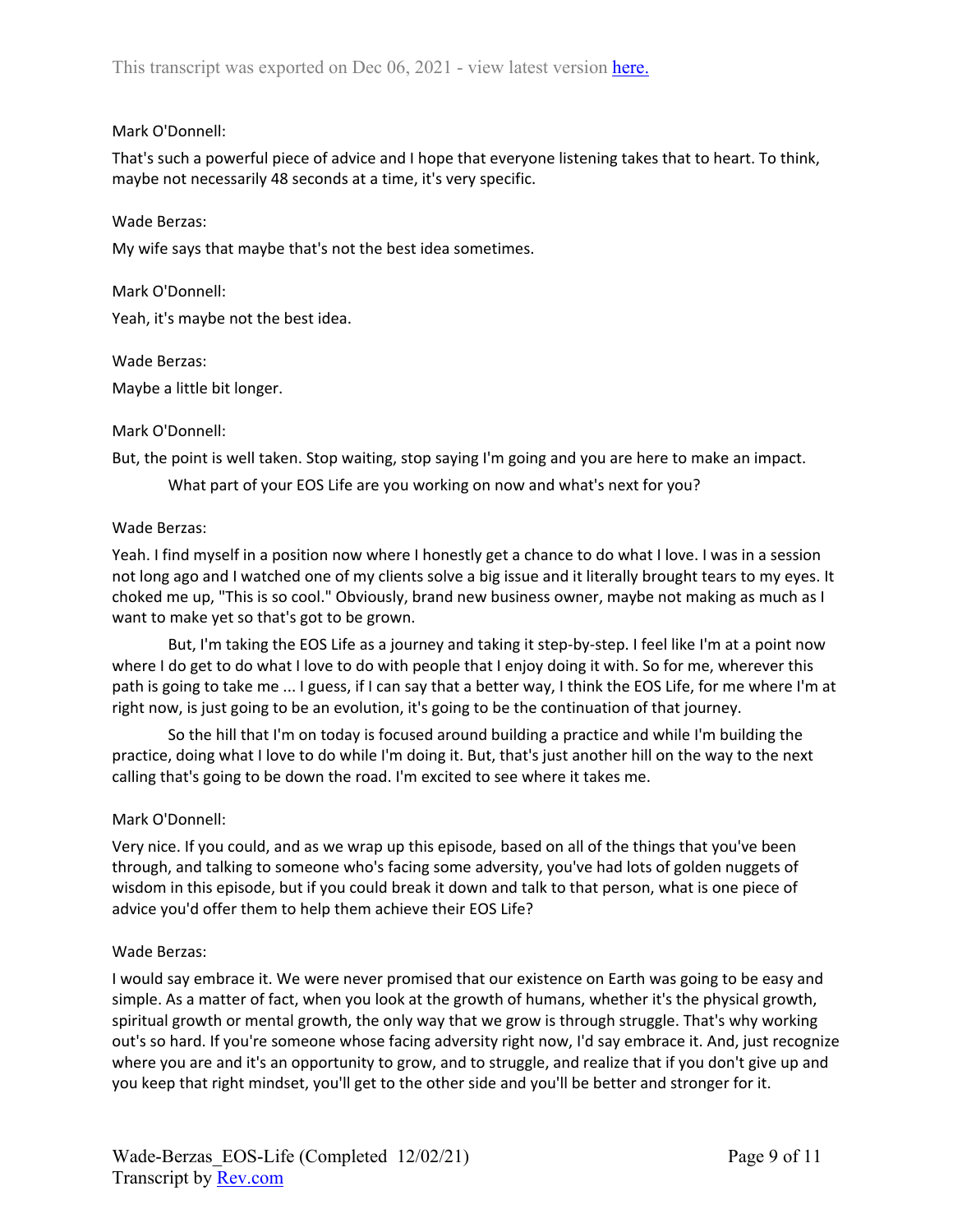So everything that you go through right now is just leading you down the path to something better. Embrace it and take it.

#### Mark O'Donnell:

Very nice. Oddly, that reminds me a story of the biodome. Do you know the story of the biodome?

#### Wade Berzas:

I'm not familiar with that.

#### Mark O'Donnell:

Back in the day, these scientists were trying to create an ecosystem inside of a big plexiglass dome. They had food and water, and they started introducing humans into the biodome. They were fearful of the apocalypse, nuclear war or whatever, so they wanted to see if we could all live in these bubbles. So the scientists had everything they need in there and, for whatever reason ... Well, we know the reason. But, all the trees that they planted in there were all laying down, flat and they were squishy and they were laying down.

They were like, "Why in the world are these trees not growing inside of the biodome?" They were researching and researching, and eventually they figured out that the reason the trees weren't standing up straight, and strong and bearing fruit is that there was no wind.

Wade Berzas:

Wow.

Mark O'Donnell:

There was no friction, there was no adversity because it's the wind that makes the trees stand up straight, and tall and bear fruit.

Wade Berzas: Beautiful. Is that real?

Mark O'Donnell:

That is real.

Wade Berzas: That's a real story?

Mark O'Donnell:

That is a real story.

Wade Berzas:

That is awesome.

Mark O'Donnell: